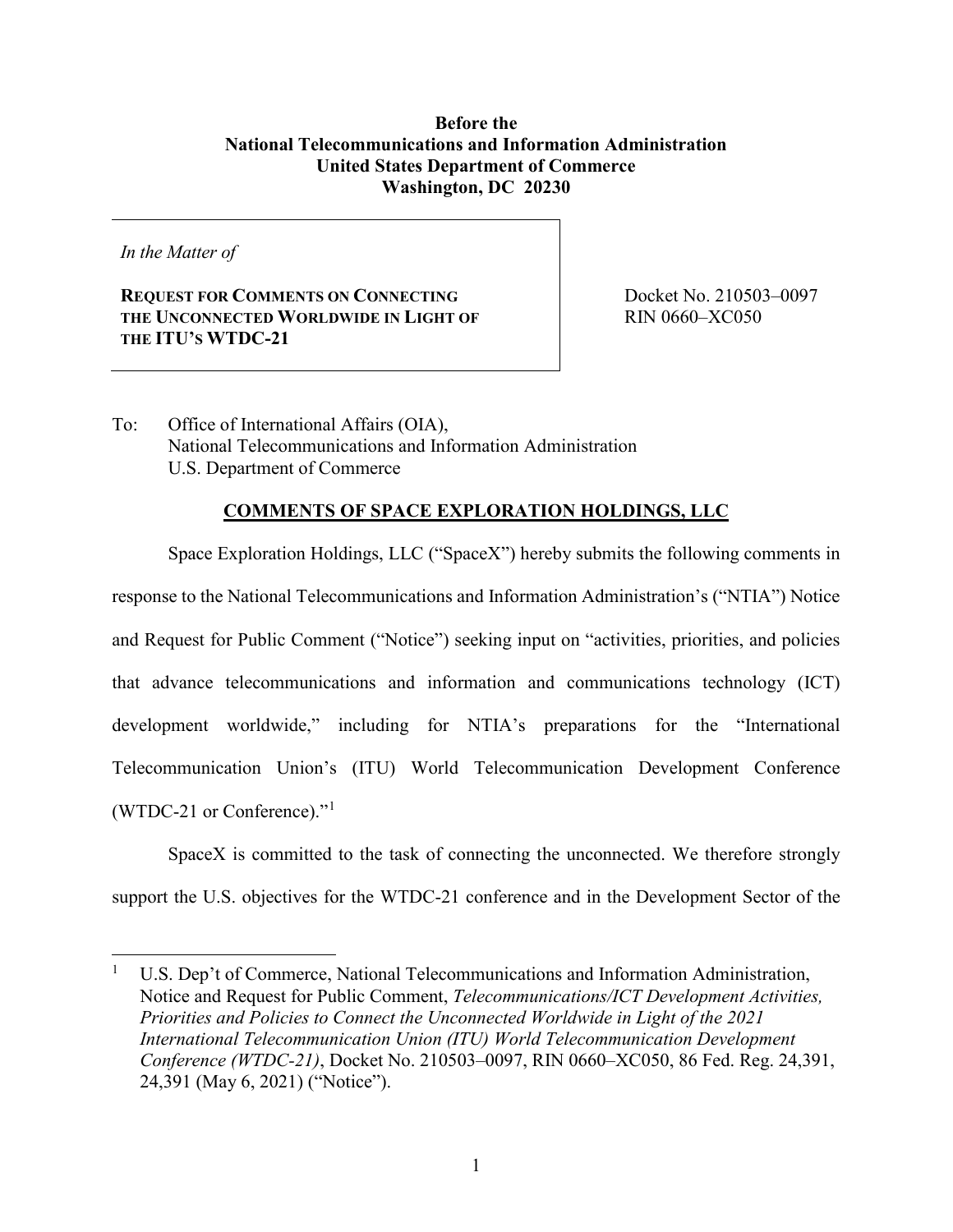ITU ("ITU-D") to "[i]mprove global ICT connectivity and affordability to reach everyone"; to "[r]educe the global digital divide and promote inclusion"; to "[d]emonstrate U.S. leadership in connecting the unconnected nationally, regionally, and globally"; and to "promote new business models and forms of partnership to connect the unconnected with affordable broadband services."<sup>2</sup> Reaching the unconnected presents significant and well-documented challenges, particularly in rural and remote areas where geographical features or low population density increase the costs of providing reliable service. But we are taking unprecedented steps to overcome these challenges, both in the U.S. and around the planet. We submit these comments to request that NTIA champion positions before the ITU that support efforts by space-based communications innovators to expand broadband availability.

Starlink is a high-speed, low-latency satellite broadband network. It uses non-geostationary orbit ("NGSO") satellites to provide service across a large geographic footprint—including many locations terrestrial providers view as too difficult and expensive to serve. SpaceX has launched over 1,700 satellites to date, is building and launching 120 more satellites every month, and already is providing broadband service to tens of thousands of customers in the U.S. and Canada, proving that NGSO systems like Starlink are an important means of addressing the most difficult portions of the digital divide.

SpaceX's initial service started in North America, where it provides high-speed broadband to many rural and underserved communities, as well as consumers in urban areas. For example, SpaceX successfully worked with the Hoh Tribe, on the coast of Washington, to introduce Starlink access to their community, helping the Hoh access online education, telehealth, and other

 $\overline{a}$ 

<sup>2</sup> *Id.* at 24,392.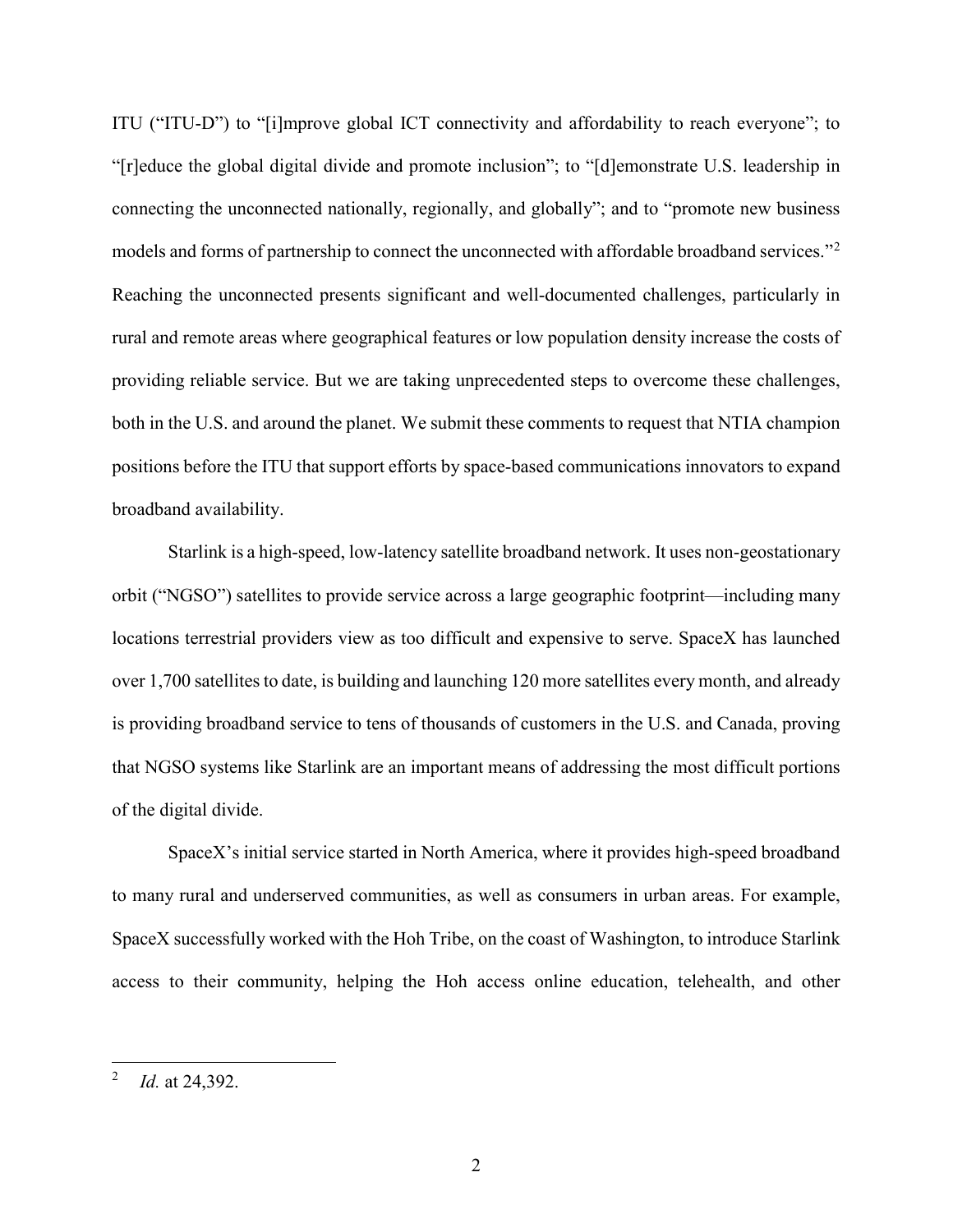important resources.<sup>3</sup> Furthermore, the Nooksack Tribe recently installed Starlink equipment to provide high-speed internet to the community, allowing tribe members to "connect to the internet at 190 Mbps."<sup>4</sup>

Starlink's development and success offer an important path forward toward successfully addressing digital divides and improving ICT connectivity for underserved or unconnected areas.<sup>5</sup> SpaceX is already expanding its operations beyond the United States and Canada to other countries and regions, including exploring, for example, India, Nigeria, and Chile. Innovative and flexible offerings like Starlink can reach communities without the cost and difficulty that limit the so-called "last mile" of connectivity efforts that many other providers face. Connecting those communities so that they can access global resources and use communications technologies to advance local needs, based on their unique understanding of community priorities, is one of the best ways to promote opportunity.

NTIA should champion forward-looking policies at the ITU that support the innovation needed to make real progress and overcome the obstacles that have stifled progress in the past. New NGSO deployments are developing rapidly, but their success depends upon the availability of spectrum and the approval of local regulatory authorities for local service offerings and the installation of ground-based facilities to receive and distribute connections. NTIA therefore should adopt the position that the 10.7-12.7 GHz, 14.0-14.5 GHz, 17.8-19.3 GHz, and 27.5-30.0 GHz frequency ranges for NGSO systems are important to further the ITU-D's objective of bridging

 $\overline{a}$ 

<sup>3</sup> *See, e.g.*, Jon Brodkin, *Remote tribe says SpaceX Starlink "catapulted" them into 21st century*, Ars Technica (Oct. 12, 2020, 1:05 PM), https://arstechnica.com/informationtechnology/2020/10/remote-tribe-says-spacex-starlink-catapulted-them-into-21st-century/.

<sup>4</sup> Jade, *Nooksack Partners with SpaceX's Starlink Program for Broadband on Tribal Lands*, Nooksack Indian Tribe (Mar. 25, 2021), https://nooksacktribe.org/it/2021/nooksack-partnerswith-spacexs-starlink-program-for-broadband-on-tribal-lands/.

<sup>5</sup> *See* Notice at 24,392.